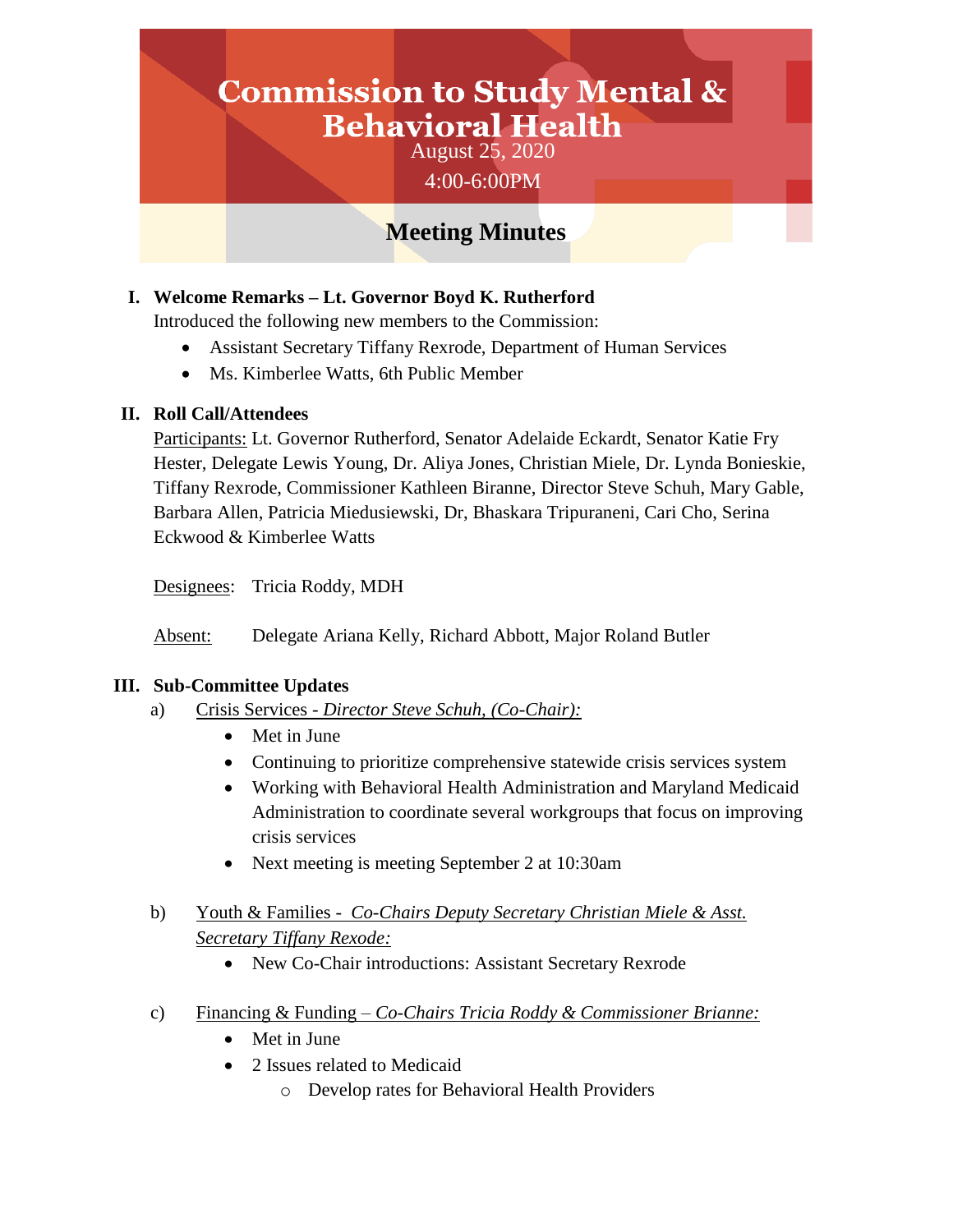- o Behavioral Health Administration's survey on Telehealth's impact during COVID-19.
- Private Insurance Network Adequacy Focus Area
	- o Looked at 2020 Access Plans
- Network Adequacy Workgroup analyzing the existing MIA network adequacy regulations and identify areas for improvement
	- o Last meeting was August 5, 2020
	- o Consumer advocates and provider associations from behavioral health have been most engaged participants
	- o Next step is to prepare revisions to the regulations
- Telehealth
	- o Telehealth services have been helpful during the pandemic
	- o In March, MIA asked carriers to encourage greater use in telehealth services
		- **Carriers did voluntarily expand coverage to telehealth** services
		- **Legislative action may be needed to make permanent** arrangements
- d) Public Safety & Justice System *Co-Chairs Senator Katie Fry Hester & Dr.Lynda Bonieskie*
	- Sequential Intercept Model implementation
		- o Challenges:
			- Lack of comprehensive map at state level for services available at different intercepts
			- Reached out to Substance Abuse and Mental Health Services Administration (SAMHSA) – pleased to announce that they have agreed to provide technical assistance to MD to host a State Summit on the Sequential Intercept Model
				- Goals of Summit:
					- o Identify resources and gaps or resources across the state
					- o Enable county workgroups
					- o Output list of recommendations
					- o Spring 2021 Train the Trainers Session
	- Next subcommittee meeting October 2

# **IV. Special Presentation**

Secretary Rona Kramer, Maryland Department of Aging – Aging Program Enhancements During the Pandemic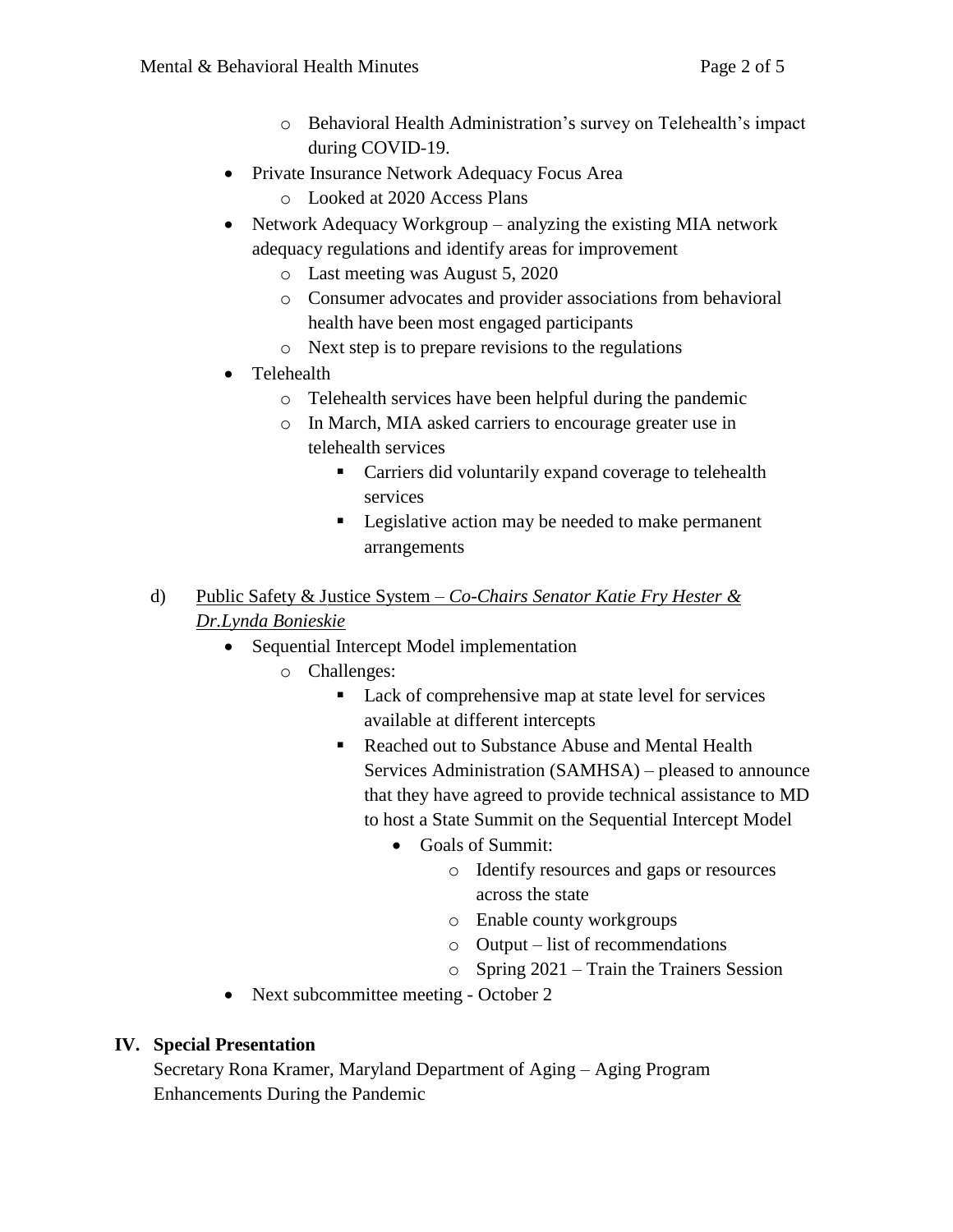\*Presentation can be viewed on the Commission's webpage

# **V. Verbal Testimony**

## **Elected Officials:**

- a) Senator Malcom Augustine *District 47, Prince Georges County*
	- Great work going on with this Commission
	- The Pandemic highlights the behavioral health challenges in our state in regards to access to services
		- o Telehealth is an important element and we need to think about those services beyond the Pandemic

### **Public Testimony:**

- *a)* Ms. Evelyn Burton *SARDAA (Schizophrenia & Related disorders Alliance of America):*
	- Grassroots organization that focuses on those with schizophrenia and bipolar disorder
	- We request that the Commission consider recommending that the state administration apply to the federal government for the Medicaid Institute for Mental Disease (IMD) Exclusion Wavier for mental illness

Commission Response:

- MD Medicaid used to have an IMD waiver and the Federal Government asked us to fade it out. We did reapply for it around 2017 and they denied us. Policy at the Federal level has changed but in the meantime, we did apply to allow us to pay for psychiatric IMD visits where the primary diagnosis is substance use related. We do have authority to pay for those individuals for 2 weeks out of every month. The next step is to get some of the private IMDs together along with state staff and our Administrative Service Organizations (ASO) to see how we can make sure that billing is happening. Our current 1115 waiver expires in December 2021 and we will be renewing our application starting in July.
- b) Judith Gallant *Clinical Social Worker:*
	- Greatest concerns I have heard during the Pandemic has been the ability to provide continuity of care
	- Client may not have access to equipment needed for conferencing
	- This can lead to health disparities in vulnerable communities
	- Regulatory enforcement is relaxed to allow practitioners to treat outside of jurisdiction licensure during the state of emergency but what happens after the emergency is lifted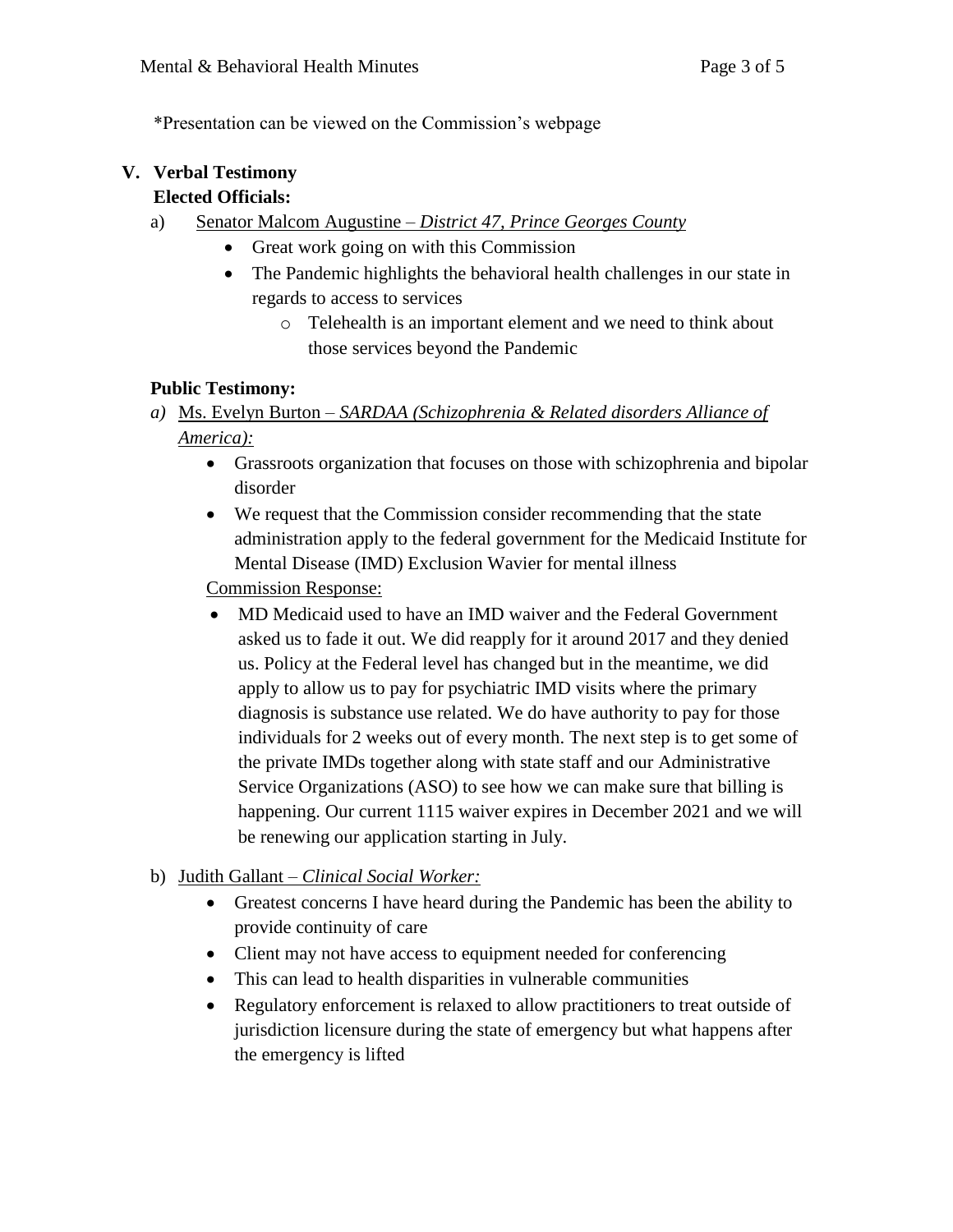- Issue of telephone reimbursement remains most Medicaid services have been reimbursing for telephone services; however private insurances have not
- We implore this Commission to encourage a permanent change for insurance reimbursement for tele-therapy
- c) Allen Tien *President & Chief Science Office MD Logix*
	- Founded MD Logix in 1997 and our mission is to bring science and practice together with user friendly, reliable, affordable cloud information technology
		- o Example of this a statewide screening referral and monitoring system implemented in emergency departments, primary care and schools in Pennsylvania
	- 2 concepts I want to emphasize:
		- o Measurement critical for many things you want to do. It's important for awareness of issues, decision support, collaboration, responsibility and policy evolution
		- $\circ$  Causality #causality crisis is my term that we need to increase understanding of how these factors are all interconnected
- d) Dr. Jill Burgholzer, Psychiatric Nurse Practioner
	- Advocate for IMD Medicaid Exclusion Waiver
- e) Rita Tonner
	- Advocate for IMD Medicaid Exclusion Waiver
- f) Tiffinee Scott, Founder of the MD Peer Advisory Council
	- Speaking on behalf of individuals within the recovery community in addition to my personal lived experience with my adult child and family members who have lost their lives during COVID-19
	- My daughter was 28 years old and a resident of Baltimore City. She was living with a behavioral health condition and a long term illness. She experienced lack of access to services and support and faced stigma and biases at a local hospital by staff and health care providers. After many admissions and discharges, she was sent home to manage her own care. On May 17, she lost her life at home behind a locked door. She was taking 19 legally prescribed medications with the combination or mental health medications and opiates.
	- Since May 17, I have lost 2 additional family members between the ages of 25-30 from opiates. They were both living with behavioral health conditions
	- I am asking the Commission today to support any access to services for prescription monitoring systems, increasing health services to include peer